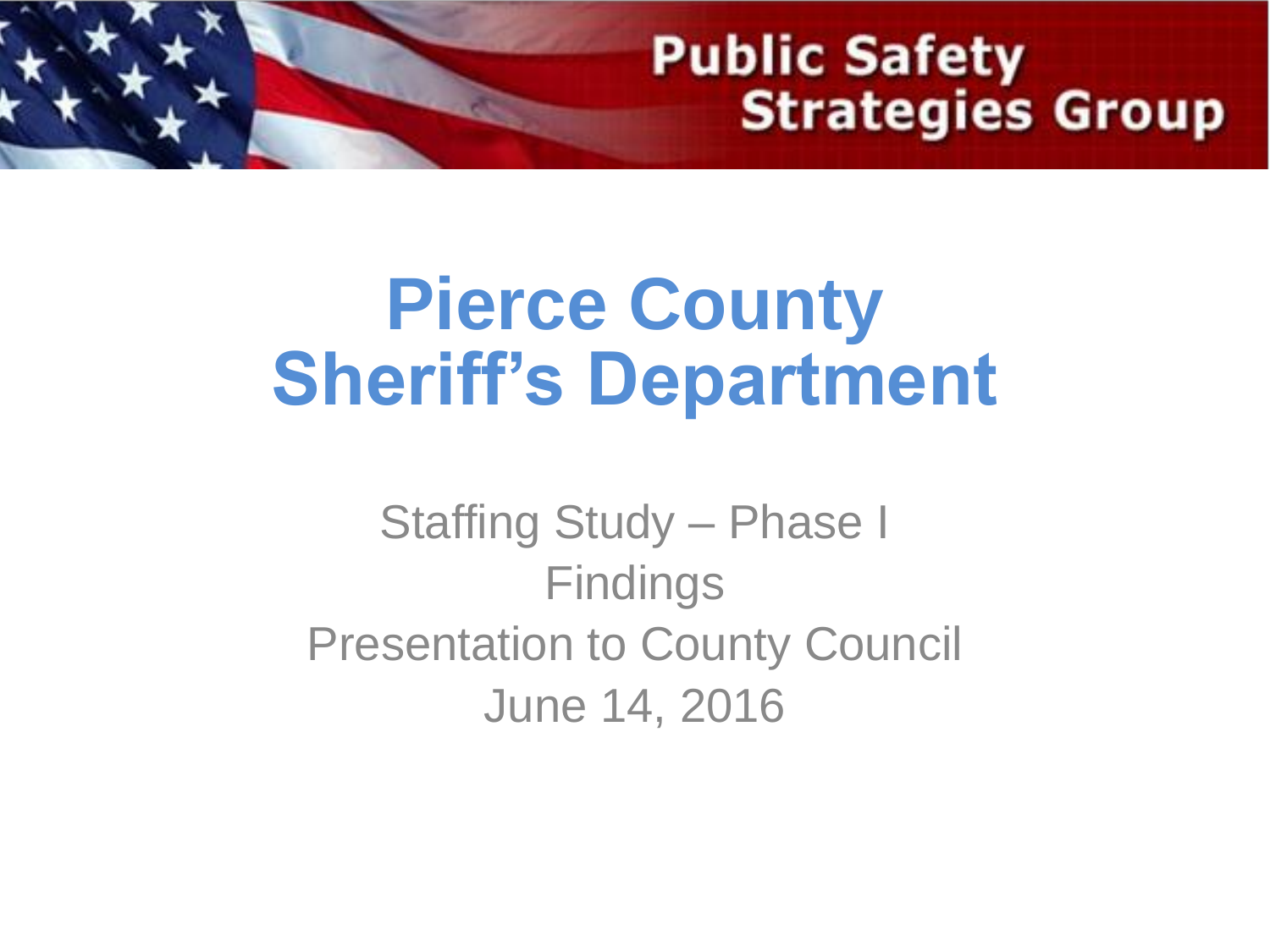### **Interviews**

- Sheriff
- Command staff
- Administration
- Deputies
- Specialty Teams
- County Council Members
- County Department Heads
- Contract Cities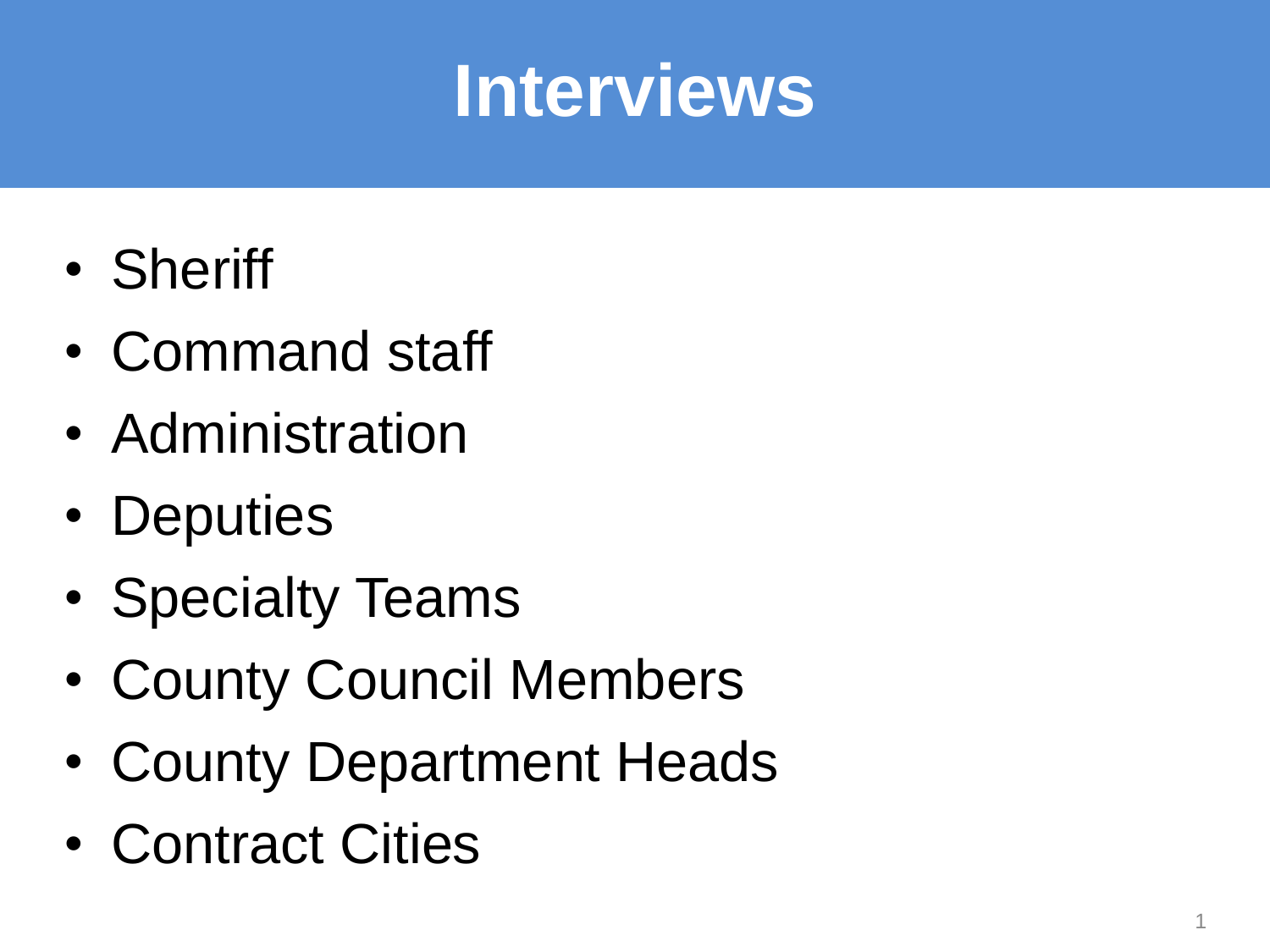## **Data and Information Reviewed**

- CAD/RMS data Jan 1, 2010 – June 30 2015
- Specialty teams call outs
- Schedules for patrol
- Overtime
- Contracts
- Mission / Vision
- Organizational Chart
- Property Crime Unit Proposal
- PAN Report / Roster
- Guild Agreement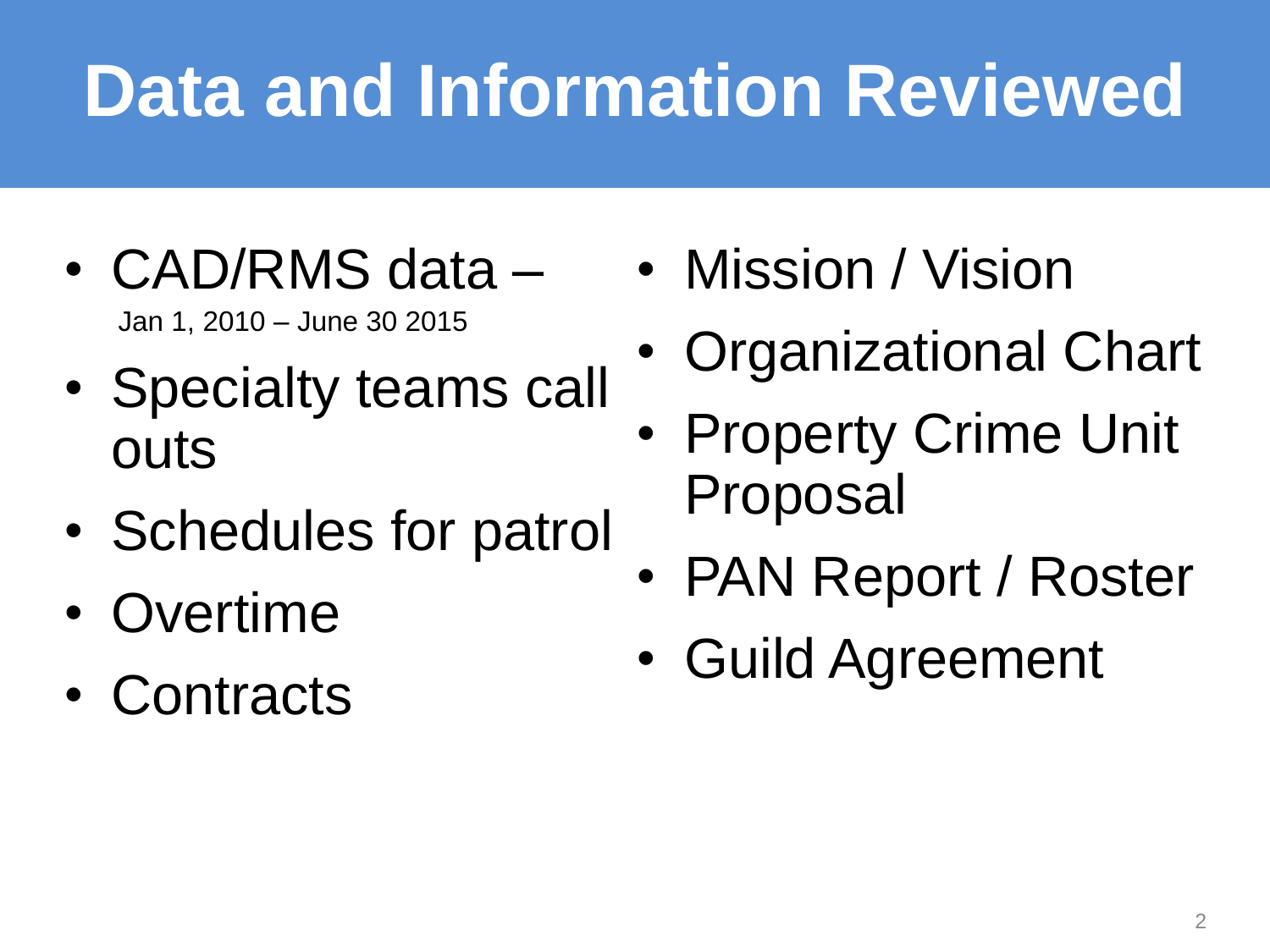## **General Findings**

- Very lean organization
- Limited ability to work on proactive efforts
- Few civilians to help with administrative work
- Data errors hamper analysis
- Alternative funding sources need to be investigated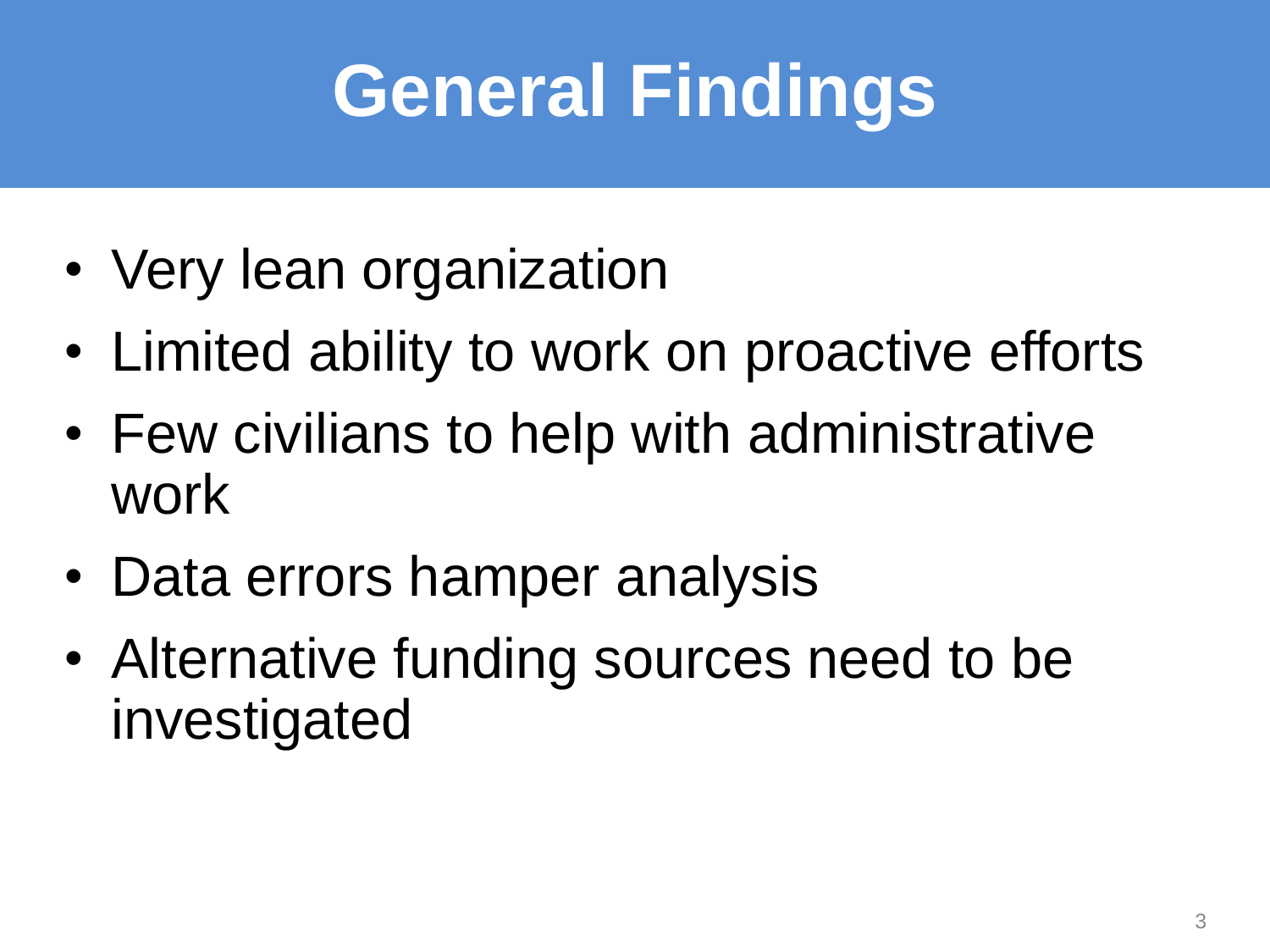# **Data Considerations (1 of 2)**

- Recoding needed on CAD/RMS
- Lack of consistency from report to report
- Call out data inconsistent and incomplete
- Schedule templates were inconsistent in name, layout, code key, and included hidden data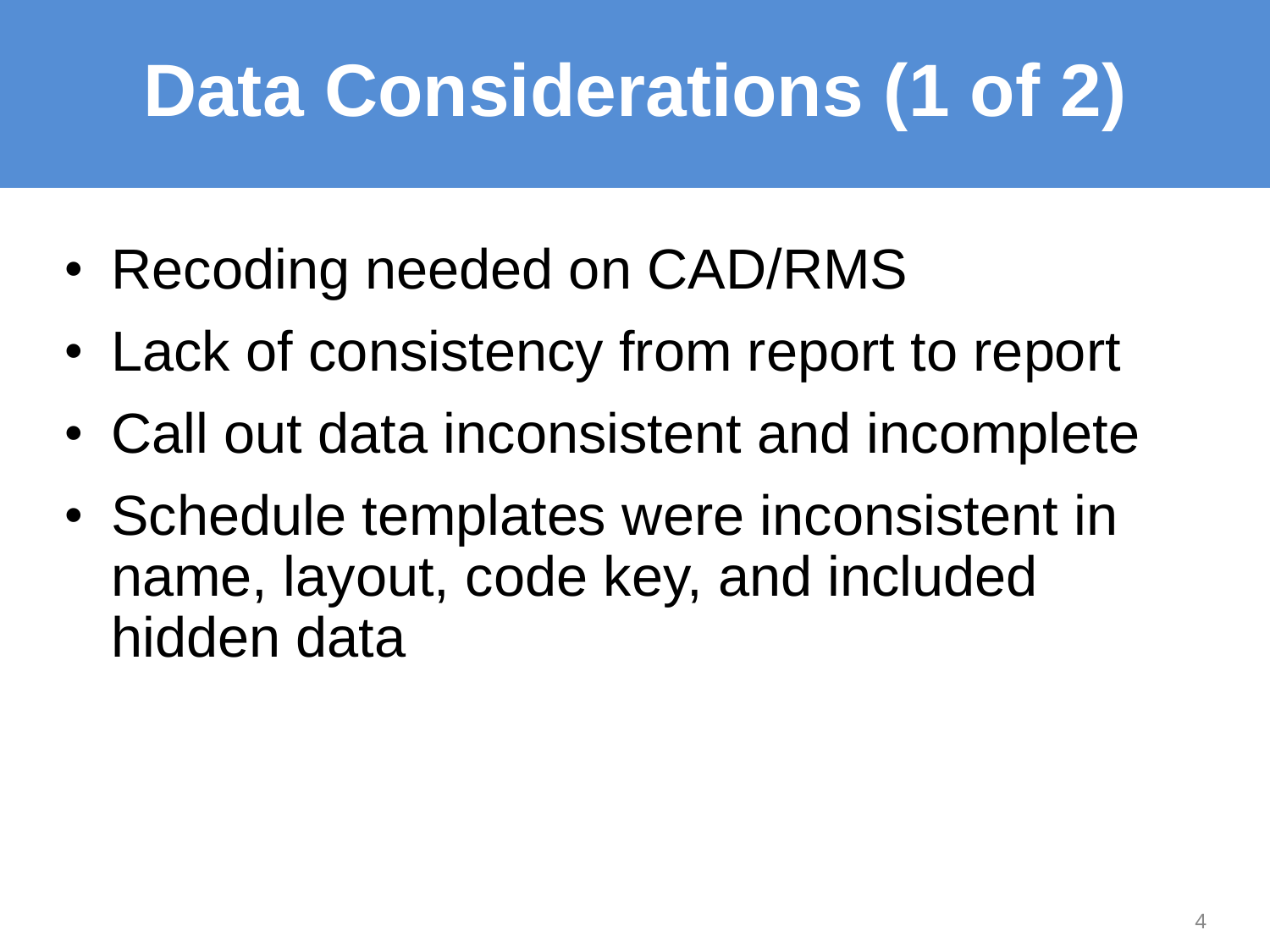# **Data Considerations (2 of 2)**

- Two different systems for tracking overtime
- Transition to Workday with different classifications make longitudinal comparisons difficult
	- A crosswalk is required for long-term detailed analysis
- Combining grants with general overtime gives false impressions
	- Clearly label / separate grants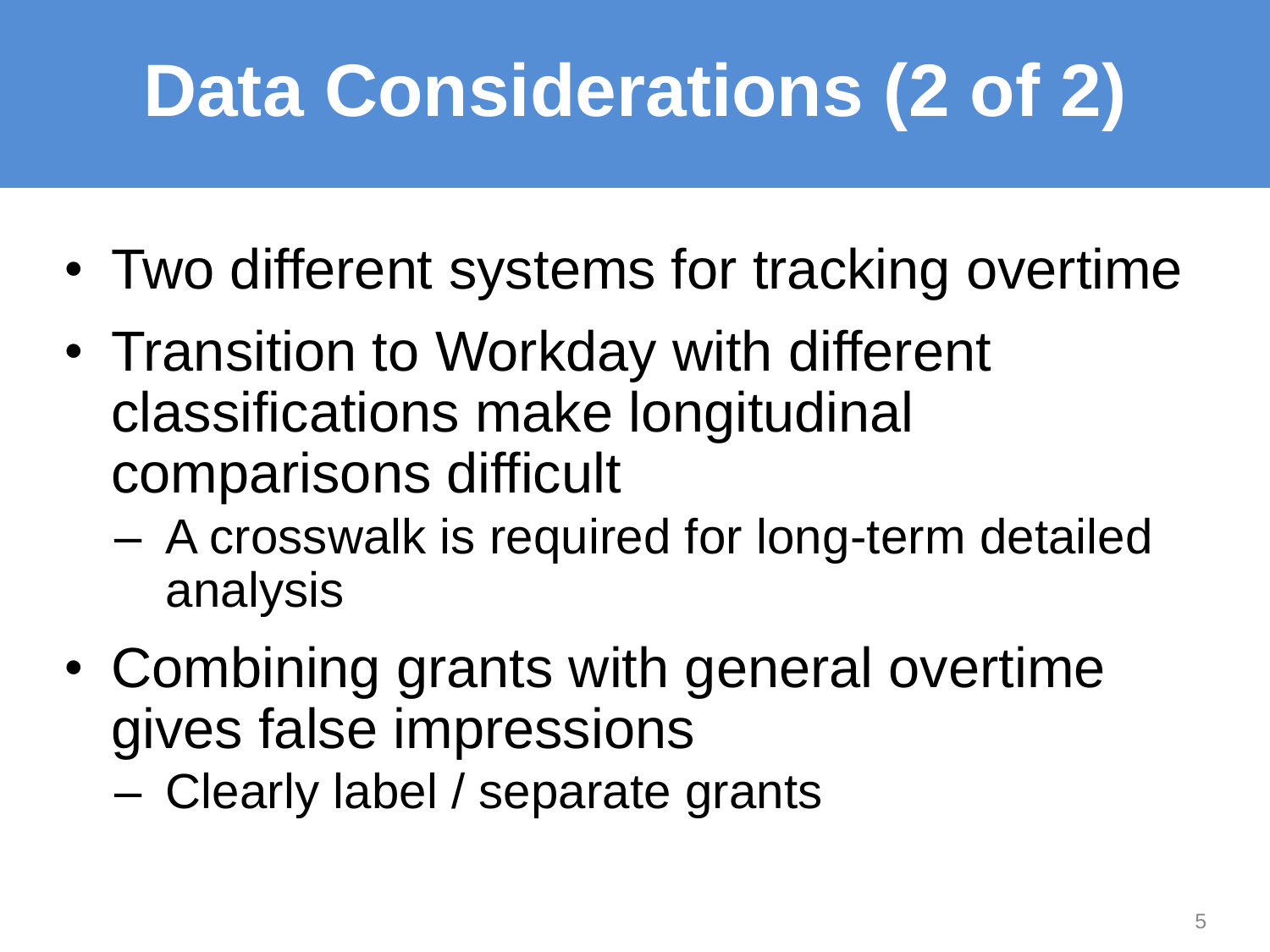### **Staffing Considerations Drive Time Limitations**

- Drive Time Limitations
	- Vast territory in detachments
	- Supervisors (Lts) assigned in a manner that keeps them separate from operations
	- Officer and community safety is Compromised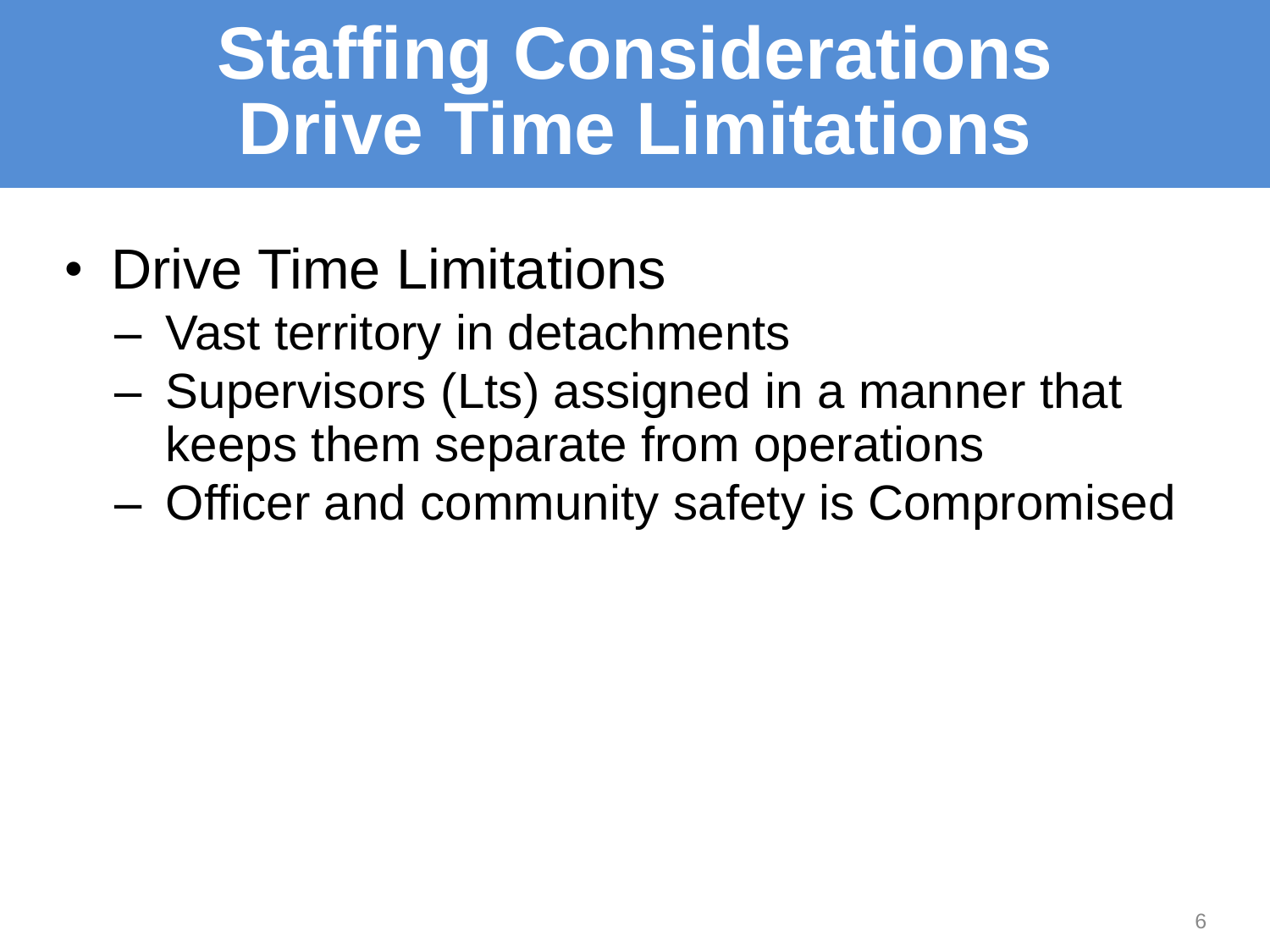### **Staffing Considerations Service Model**

- Reactive vs. Proactive
	- Number of back to back calls creates a reactive focus
	- Complaints received on slow response times
	- Inability to engaged with the community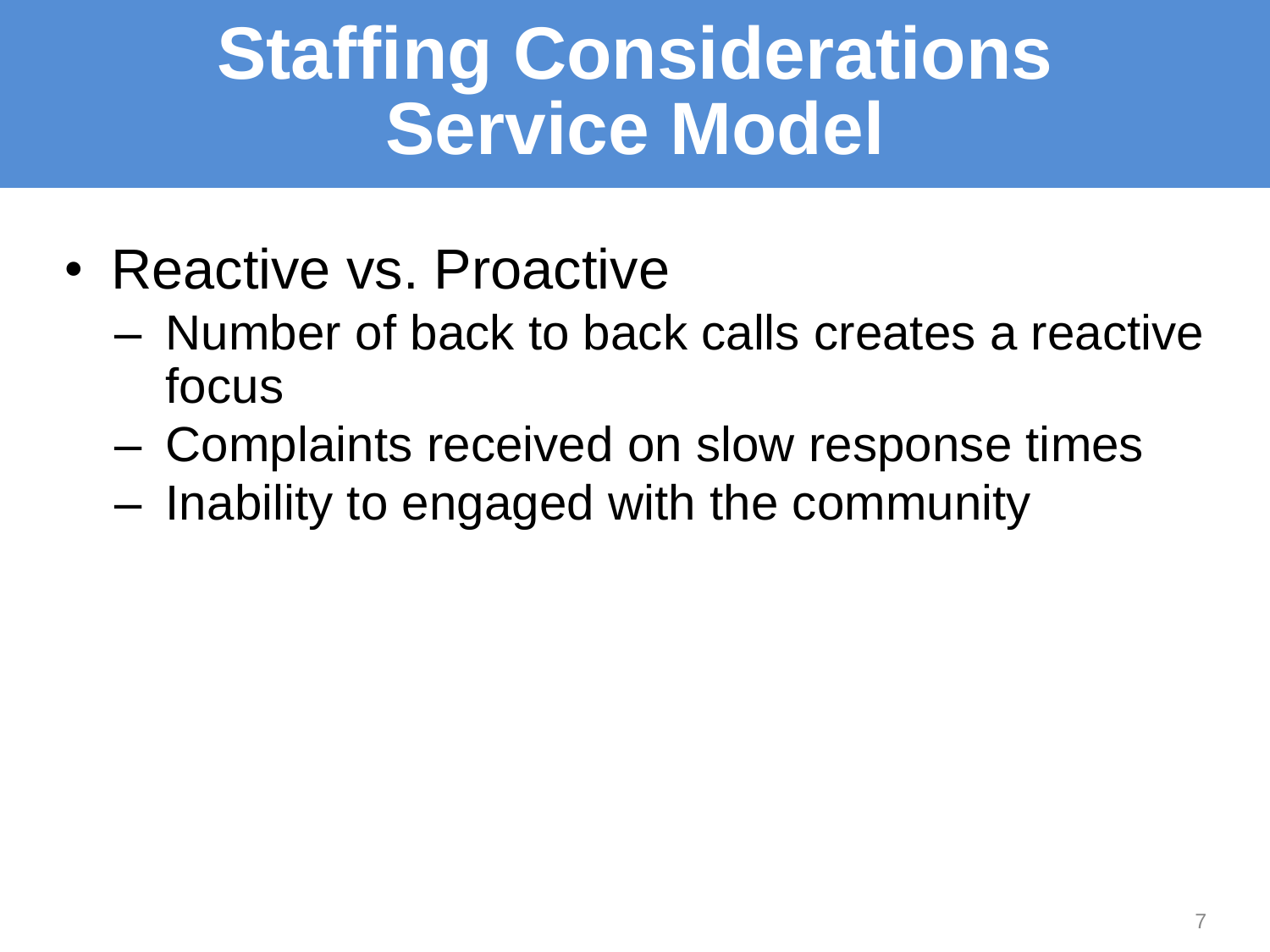### **Calls for Service by Year**

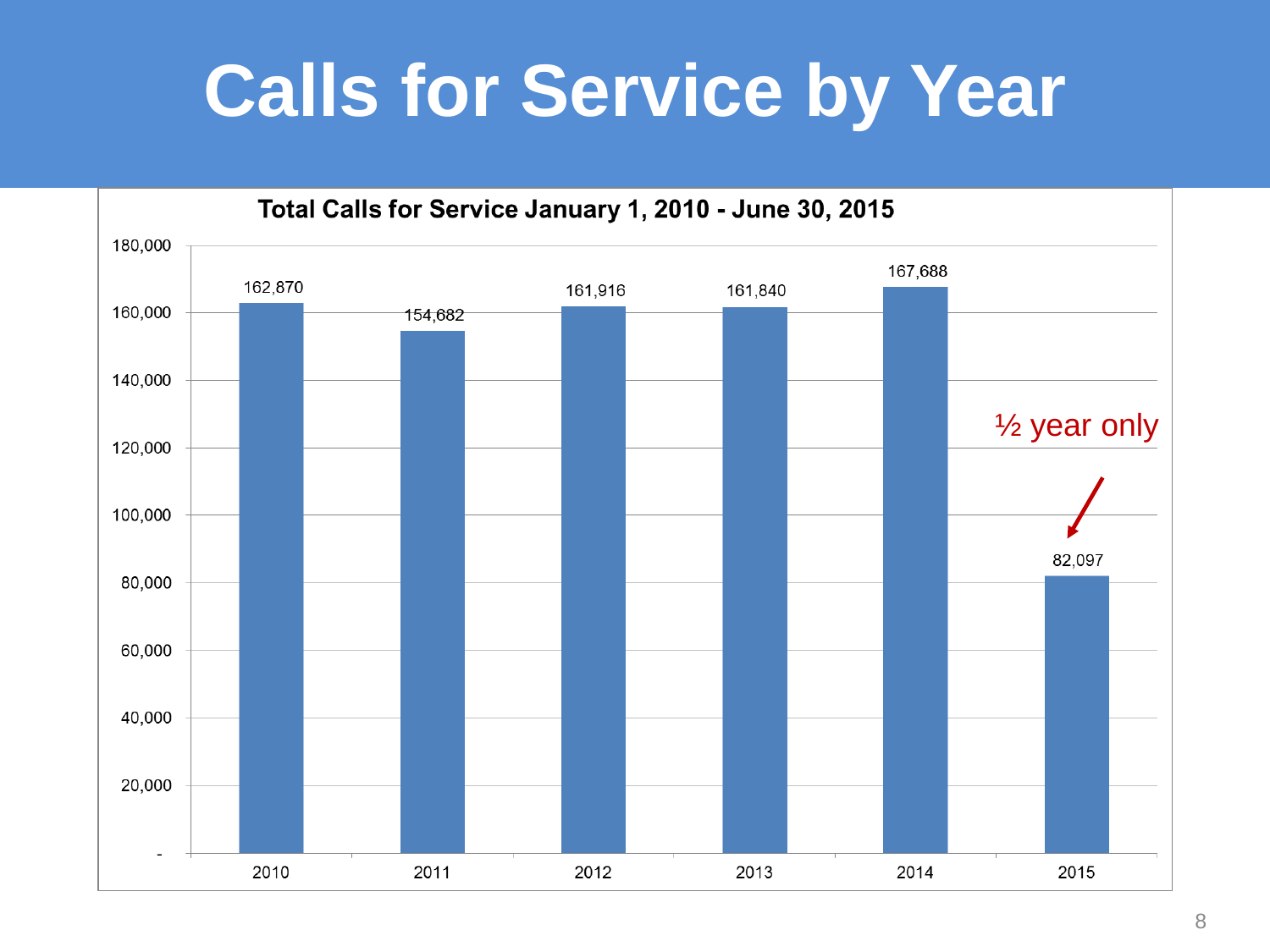## **Overtime by Year (forecasted)**

| Year         | <b>Total</b> |
|--------------|--------------|
| 2010         | 30,118       |
| 2011         | 29,935       |
| 2012         | 33,716       |
| 2013         | 35,391       |
| 2014         | 37,192       |
| 2015         | 41,470       |
| <b>Total</b> | 207,822      |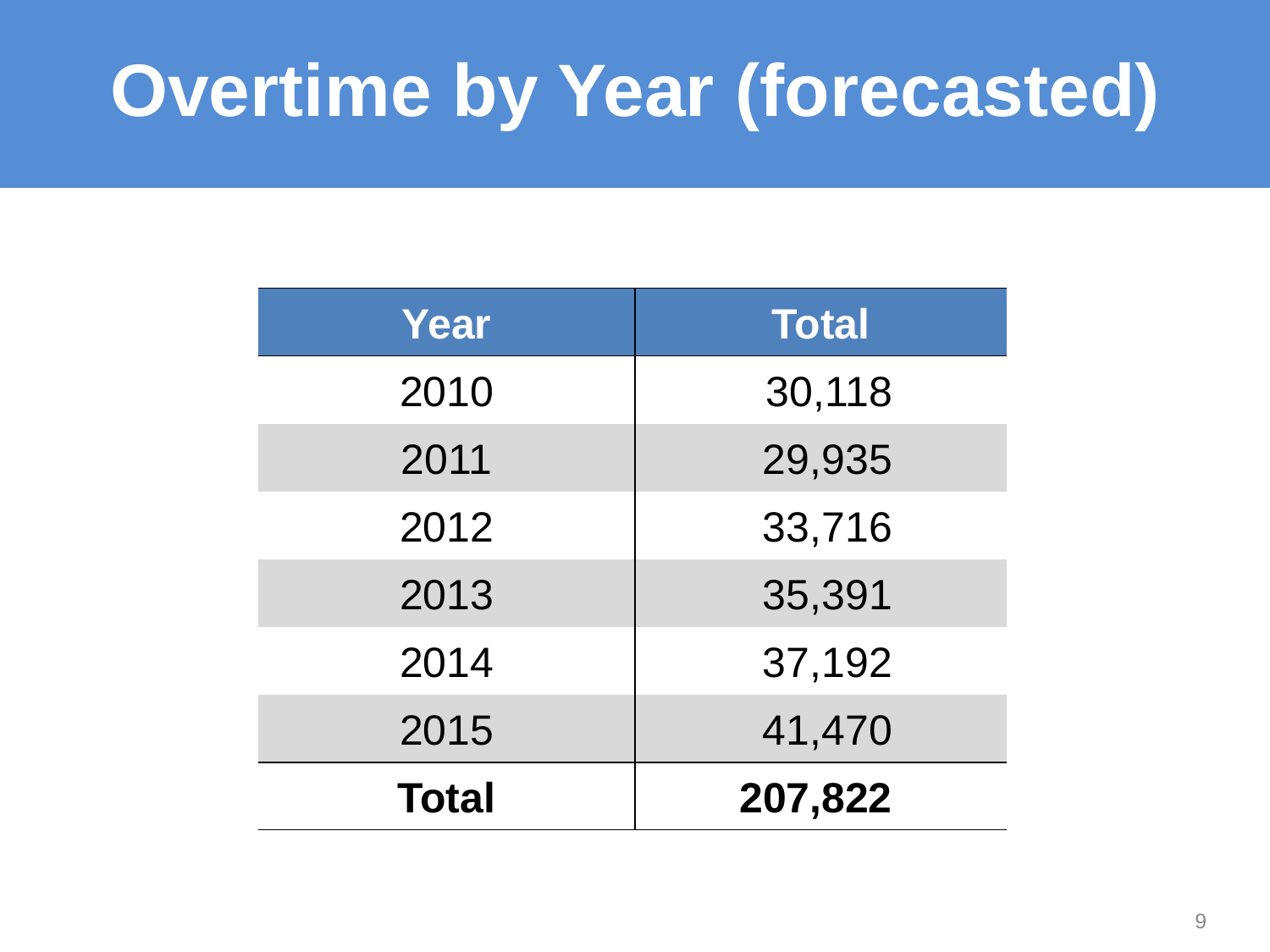## **Historical Staffing Levels**

#### Deputy Sheriffs



2007 2008 2009 2010 2011 2012 2013 2014 2015 2016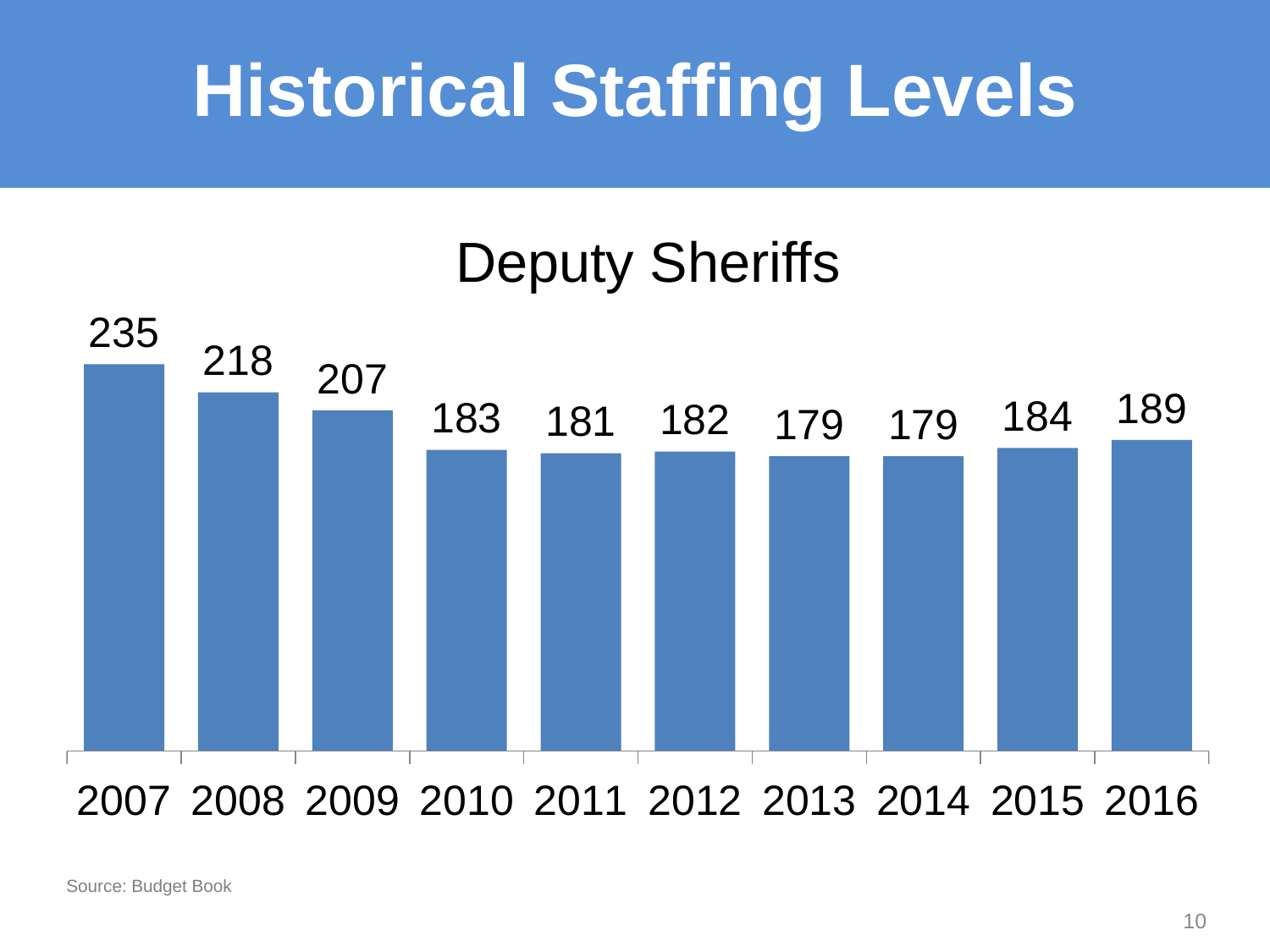## **Staffing Increases – Civilians**

| <b>Support, Professional Staff, and Contractors</b> |               |
|-----------------------------------------------------|---------------|
| <b>Forensics</b>                                    | $\mathcal{P}$ |
| <b>Co-responders</b>                                | 7             |
| <b>Research and Development</b>                     | 1             |
| <b>Community Policing Coordination</b>              | 1             |
| <b>Office Staff / Clerical</b>                      | $\mathcal{P}$ |
| <b>Background Investigators (contractors)</b>       | 3             |
| <b>Total Request</b>                                | 16            |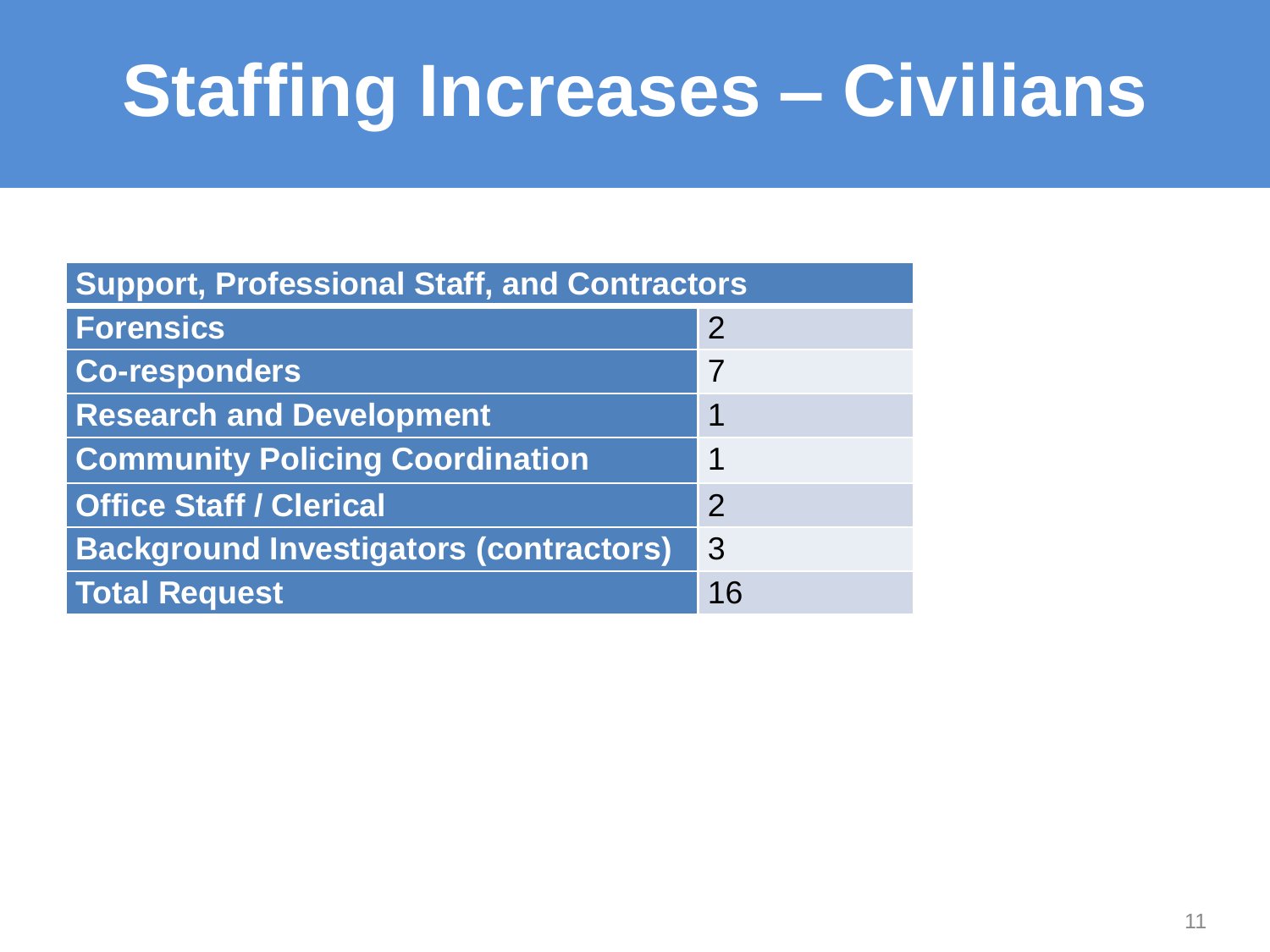## **Staffing Increases – Deputies**

Requirements to increase coverage at peak time with four shifts (0400- 1400, 0800-1800, 1400-2400, 1800-0400) for optimum levels

| <b>Patrol</b>         |          |                                                |                      |
|-----------------------|----------|------------------------------------------------|----------------------|
| <b>Location</b>       |          | <b>Current Staff Optimum Number for Patrol</b> | <b>Number Needed</b> |
| <b>Foothills</b>      | 20       | 21                                             | 1                    |
| <b>Mountain</b>       | 19       | 21                                             | 2                    |
| <b>Peninsula</b>      | 20       | 21                                             | 1                    |
| <b>South Hill</b>     | 66       | 93                                             | 27                   |
| <b>Sub - Total</b>    | 125      | 156                                            | 31                   |
| <b>Proactive Work</b> |          |                                                |                      |
|                       |          |                                                |                      |
| <b>Location</b>       |          | <b>Current Staff Optimum Number</b>            | # Needed             |
| <b>Foothills</b>      | $\Omega$ | $\overline{2}$                                 | $\overline{2}$       |
| <b>Mountain</b>       | $\Omega$ | $\overline{2}$                                 | 2                    |
| <b>Peninsula</b>      | $\Omega$ | $\overline{2}$                                 | $\overline{2}$       |
| <b>South Hill</b>     | $\Omega$ | 6                                              | 6                    |
| <b>Sub-Total</b>      | $\Omega$ | 12                                             | 12                   |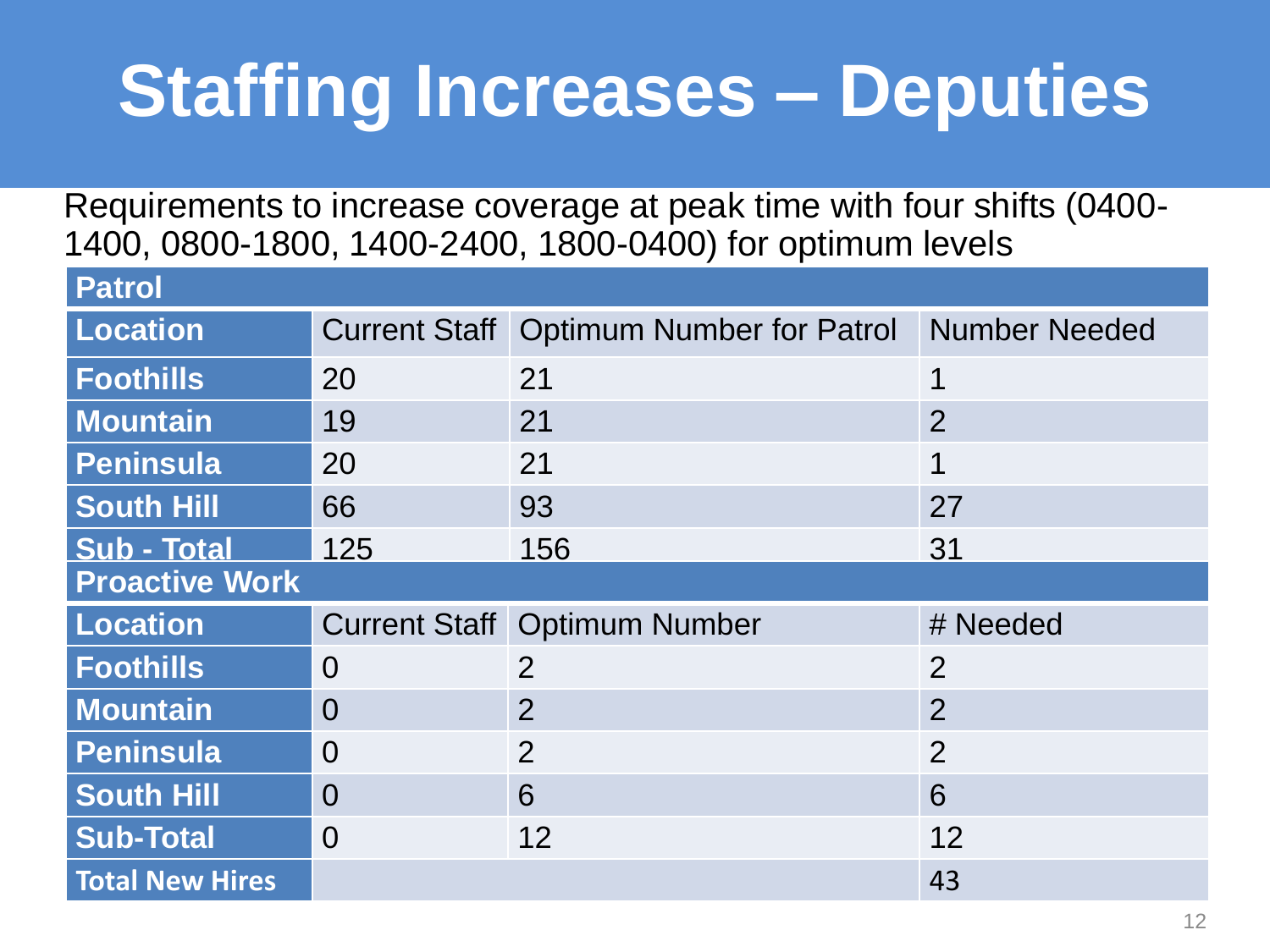### **Total Request – Deputies**

| <b>Patrol</b>       | 43  |
|---------------------|-----|
| <b>Reallocation</b> | -3  |
| Total Request       | -40 |

| 2007 Number                                    | 235 |
|------------------------------------------------|-----|
| 2016 Number                                    | 189 |
| <b>Difference 2016 - 2007</b>                  | 46  |
| 2016 Request                                   | 40  |
| June 7, 2016 Allocation                        | 5   |
| <b>Request if Staffing Had Been Maintained</b> | 1   |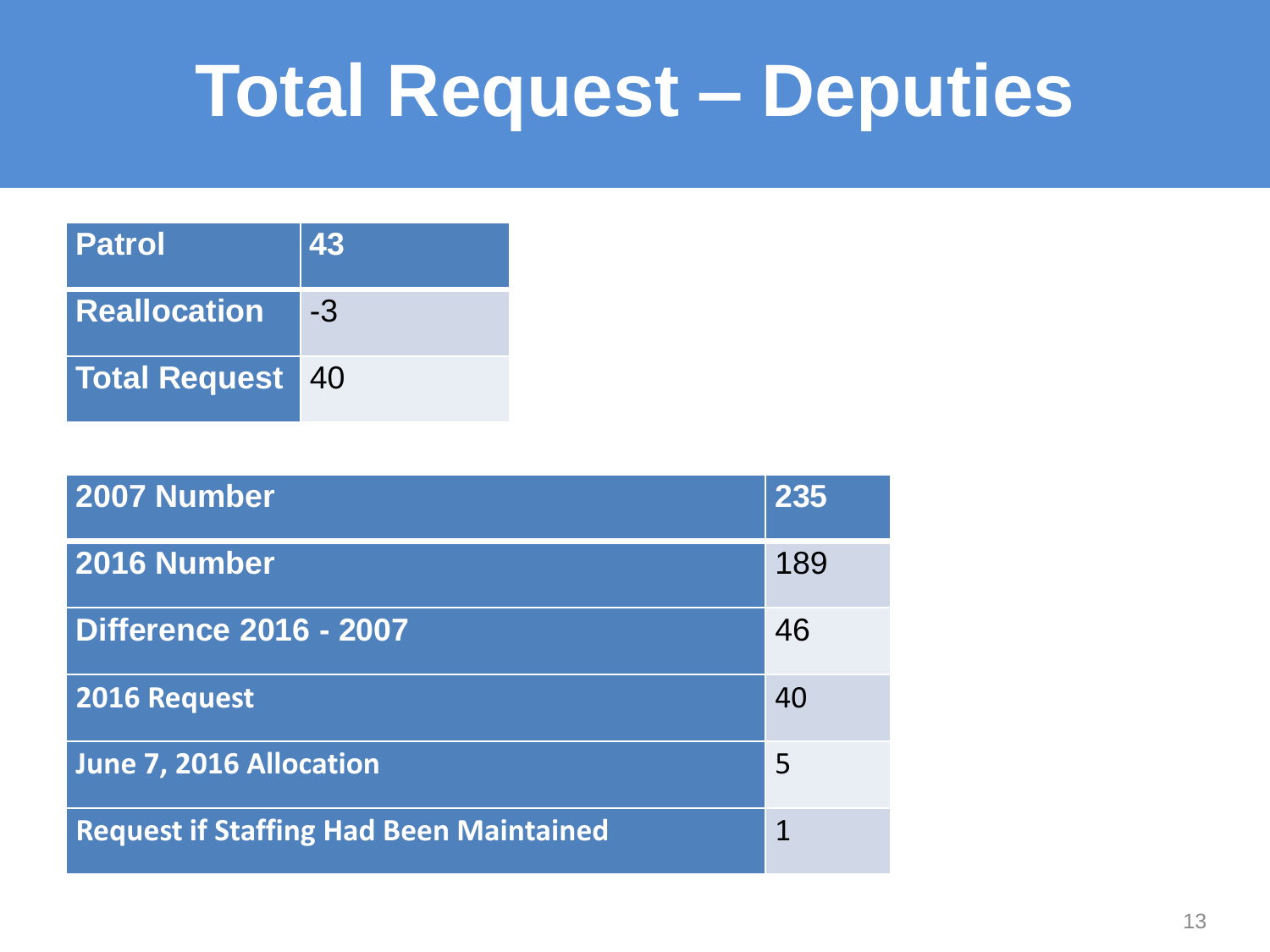#### **Increase in Number of Command Staff Members**

**Bureau Chief 1**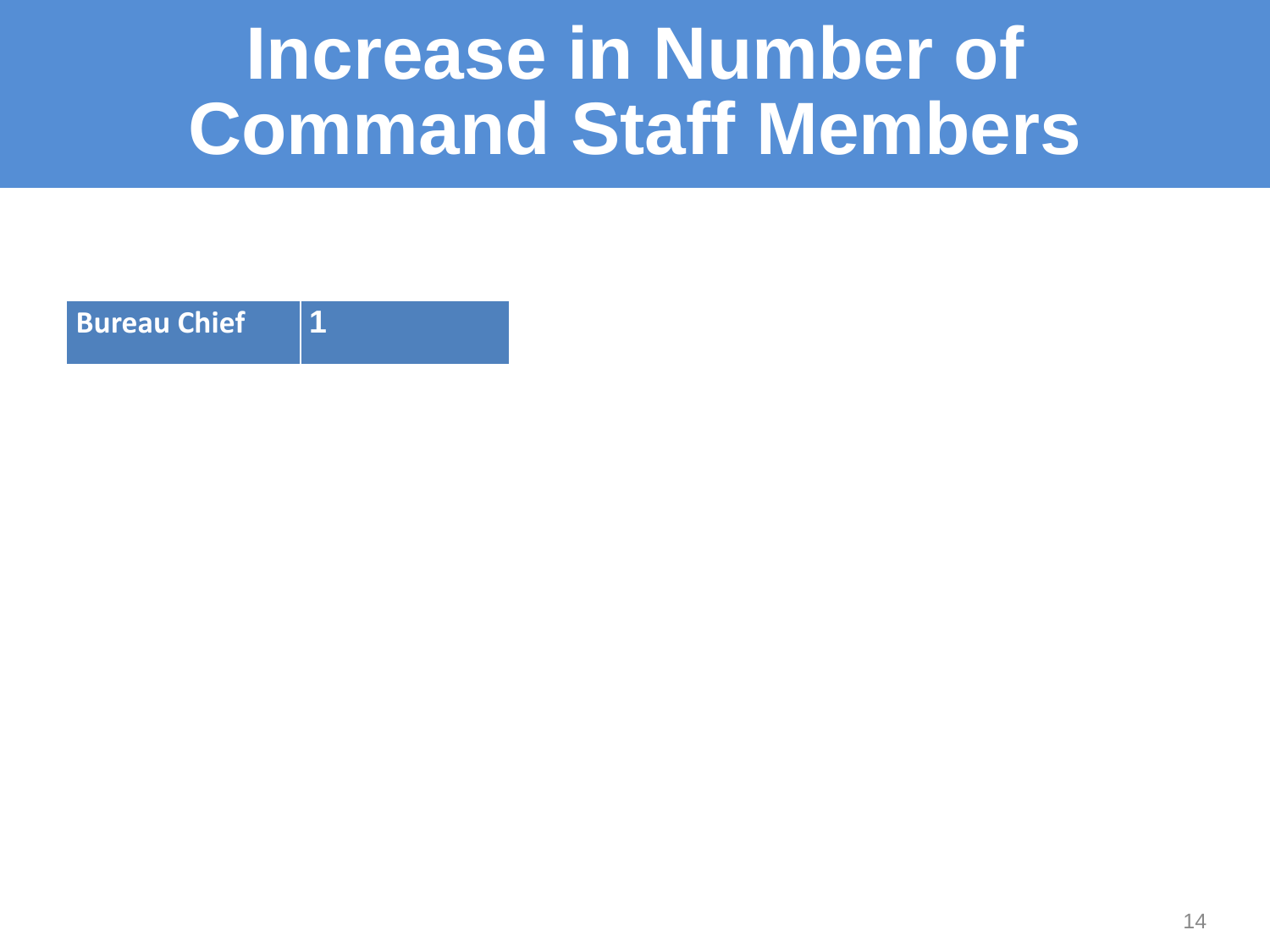#### **Increase in Number of Mid Level Supervisors - Lieutenants**

| Lieutenants                           |         |
|---------------------------------------|---------|
| <b>Foothills</b>                      |         |
| <b>Mountain</b>                       |         |
| <b>South Hill / Parkland Spanaway</b> |         |
| <b>Swing Shift</b>                    | $1 - 4$ |
| <b>Total Request</b>                  | $3 - 7$ |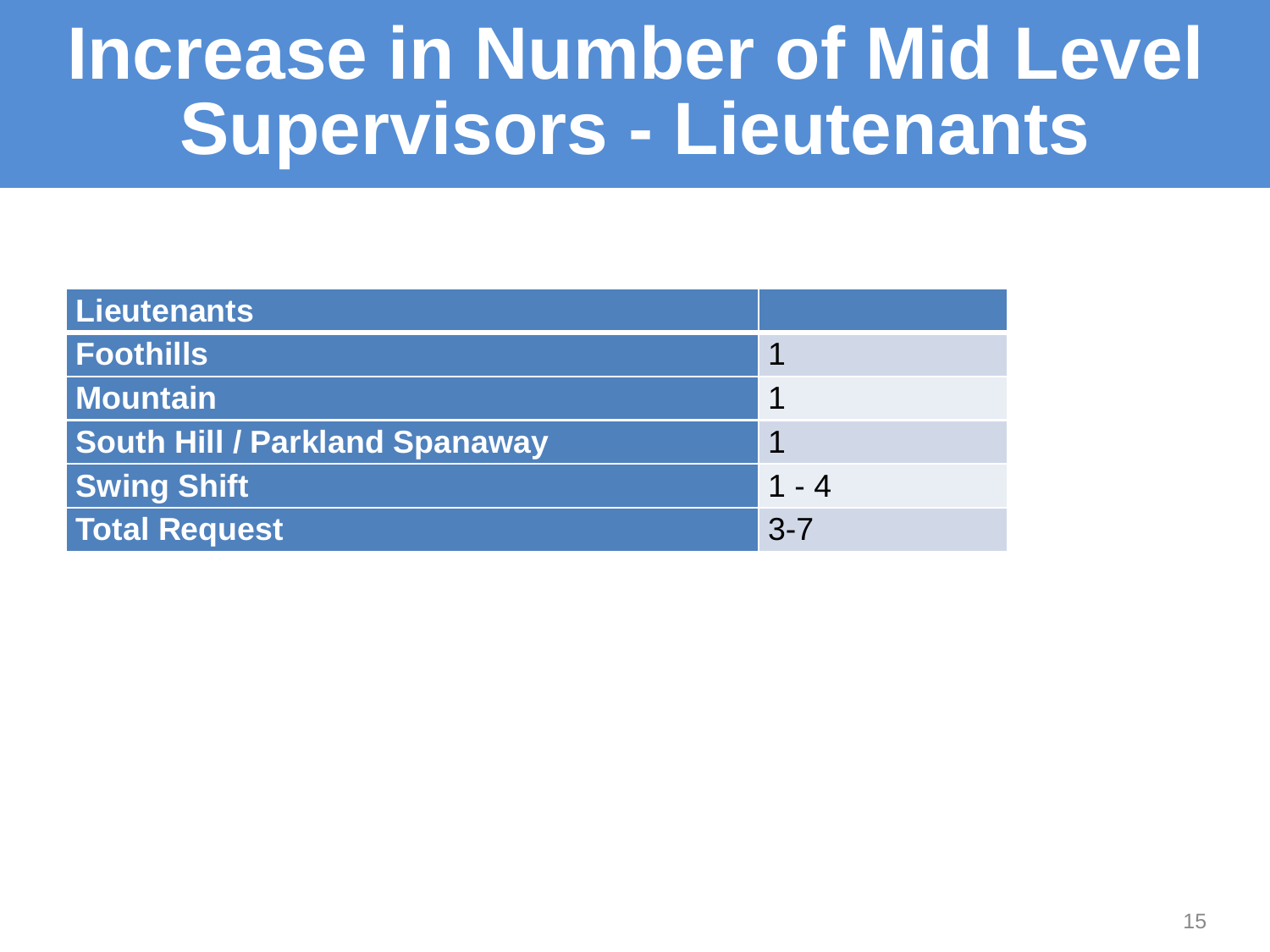#### **Increase in Number of Sergeants**

| <b>Sergeants</b>                                |    |
|-------------------------------------------------|----|
| Foothills                                       | 3  |
| <b>Mountain</b>                                 | 3  |
| Peninsula                                       | 3  |
| <b>South Hill / Parkland Spanaway</b>           | 3  |
| <b>Higher Span of Control</b>                   | 12 |
| Narrower Span of Control during Busier Times 18 |    |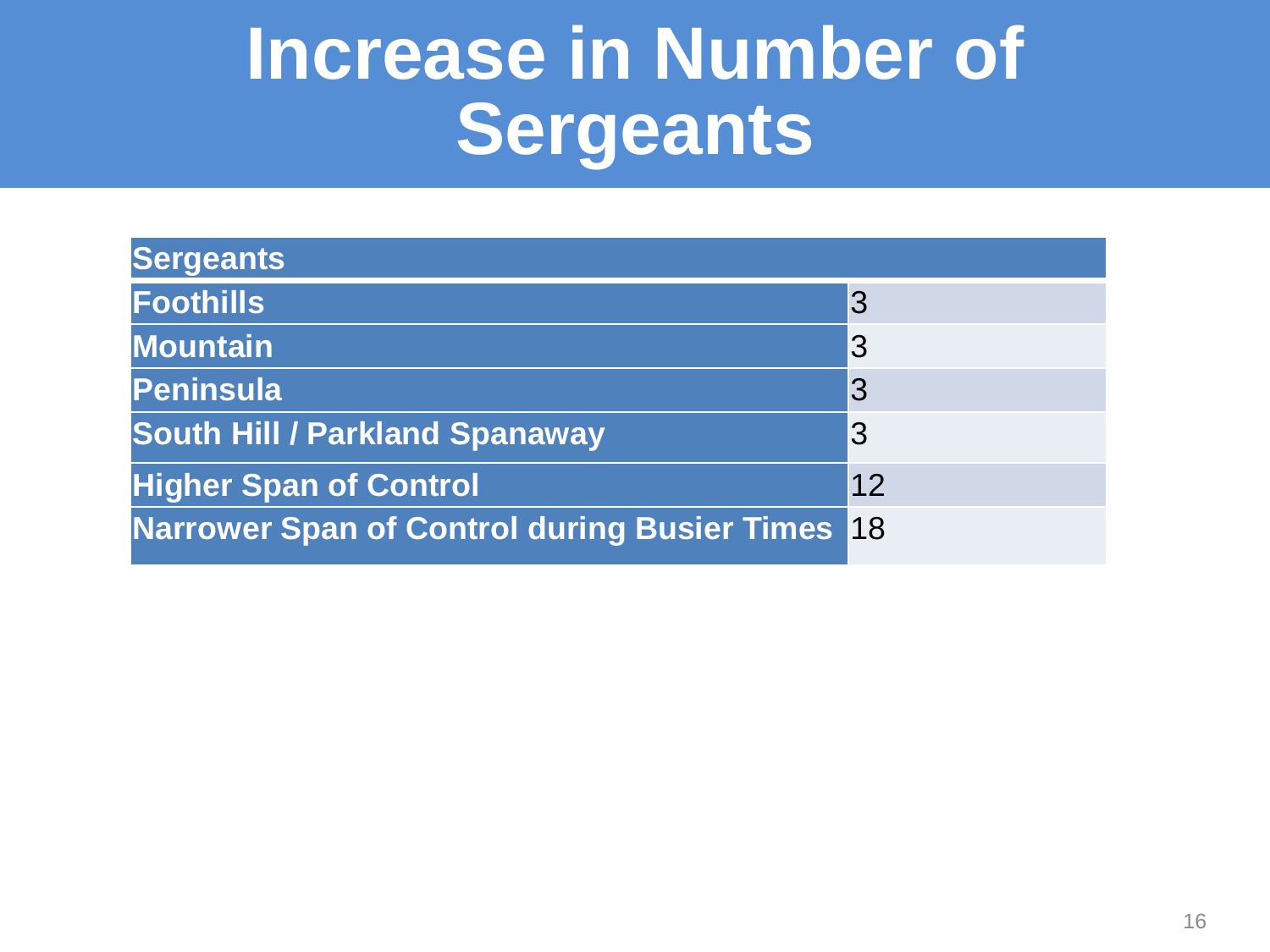## **Total Suggested Hires**

| <b>Category</b>                                       | <b>Number</b>  |
|-------------------------------------------------------|----------------|
| <b>Patrol/Deputies</b>                                | 40             |
| Sergeants (12 minimum to 18 ideal)                    | $12 - 18$      |
| Lieutenants (3 minimum to 7 ideal)                    | $3 - 7$        |
| <b>Bureau Chief</b>                                   |                |
| <b>Contract Employees / Background Unit</b>           | 3              |
| <b>Forensics</b>                                      | $\overline{2}$ |
| <b>Co-Responders</b>                                  | 7              |
| <b>Community Policing / Engagement</b><br>Coordinator | 1              |
| <b>Research and Development</b>                       | 1              |
| <b>General Office / Data</b>                          | $\overline{2}$ |
| <b>Total New Hires (Range)</b>                        | $72 - 82$      |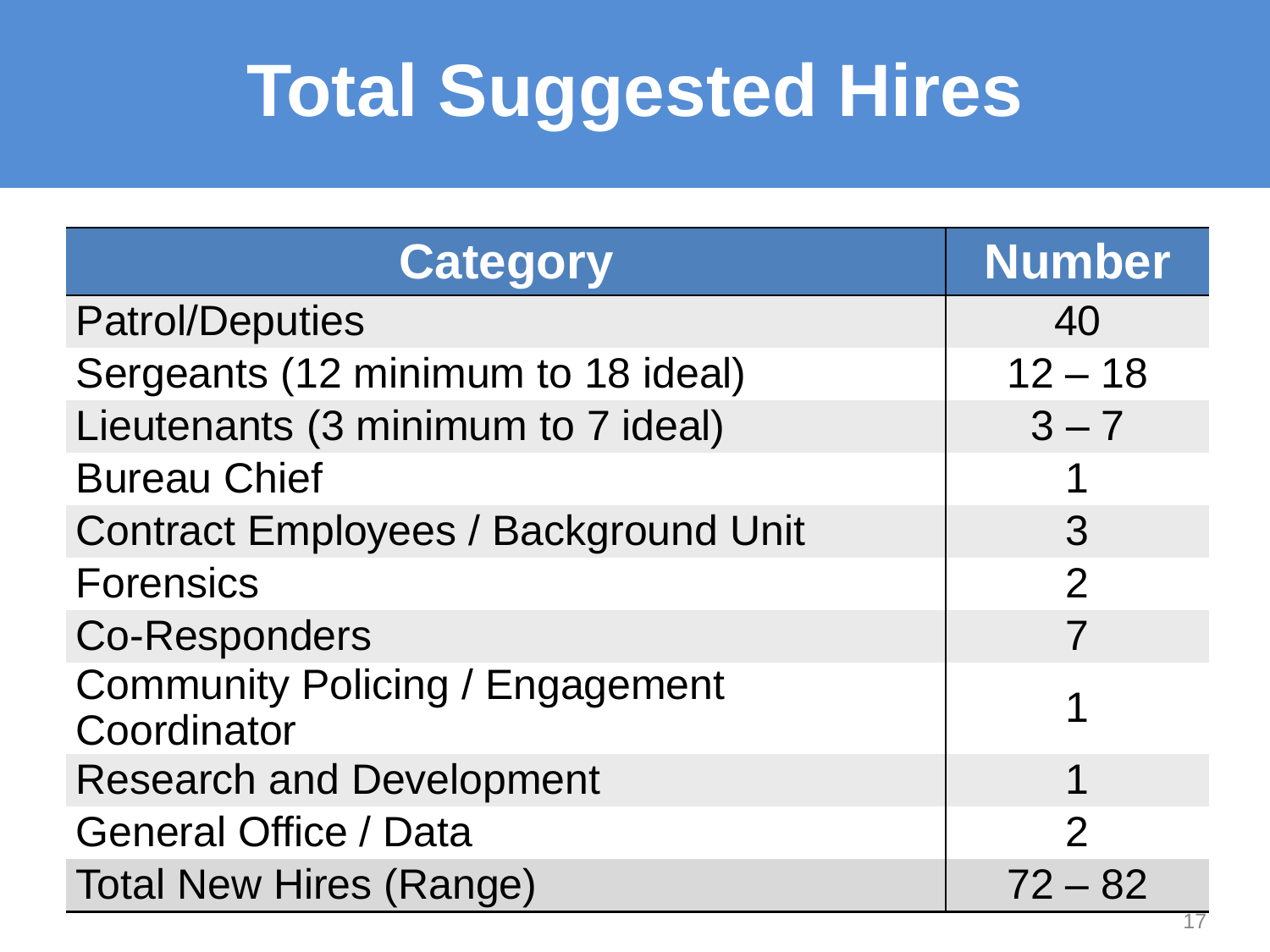## **Benefits of Increasing Staff**

- Increased safety for officers
- Decreased risk
- Enhanced service delivery to the community
- Ability to address problems rather than respond to them
- Increased access to law enforcement services by community members
- Improved efficiencies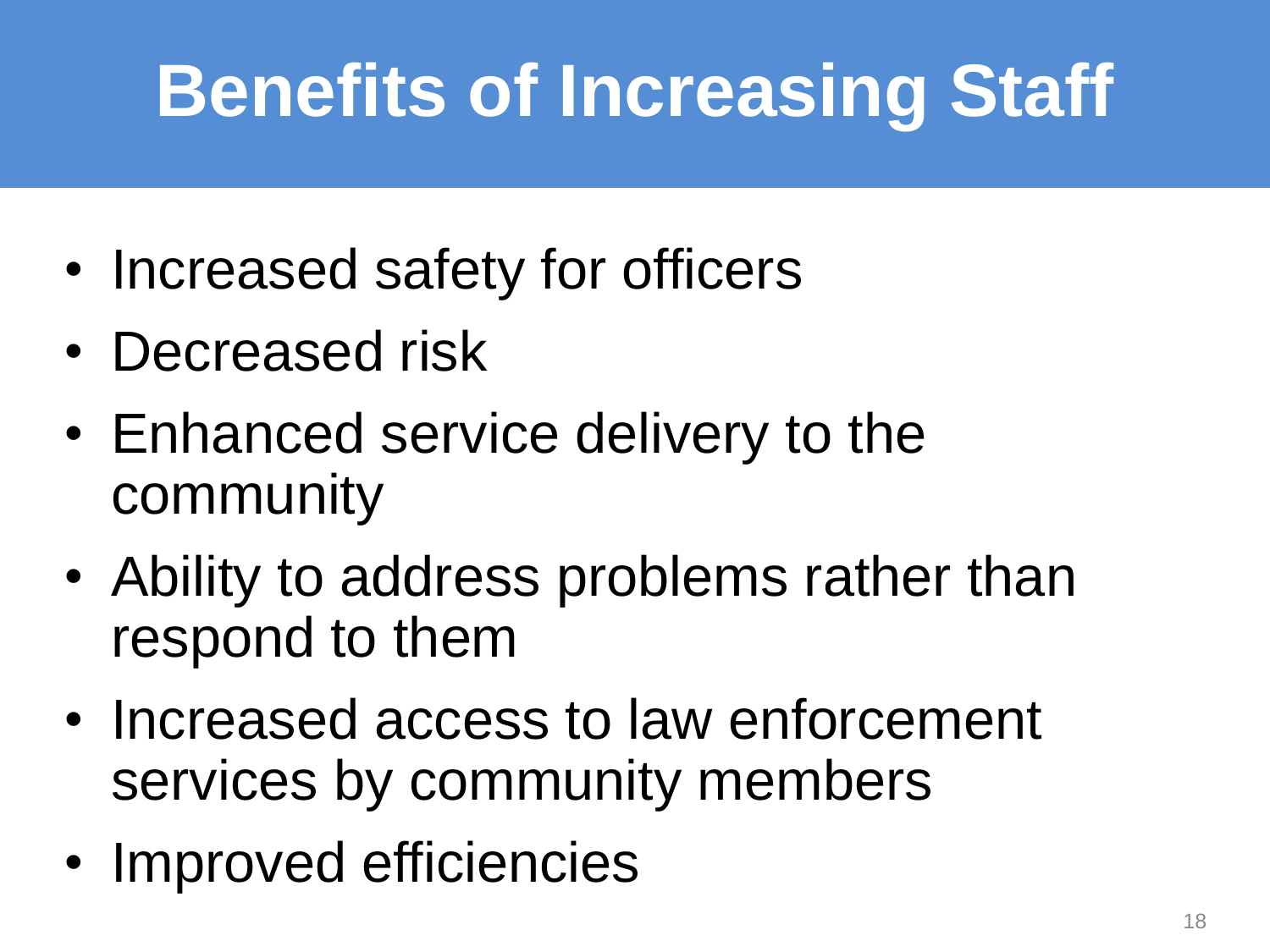# **Phased in Approach – Year 1**

- 5 Year Plan
- Year 1
	- Create an Addition Command Staff / Bureau Chief Position
	- Provide Lieutenants in Detachments and on Swing Shift
	- Civilianize Background Investigations
	- Formalize Strategic Plan, Community Engagement Model, and co-responder approach
	- Hire Office Staff, Forensics (1 of 2), Professional Staff
	- Hire Additional Deputies to Fill Vacancies Created by **Promotions**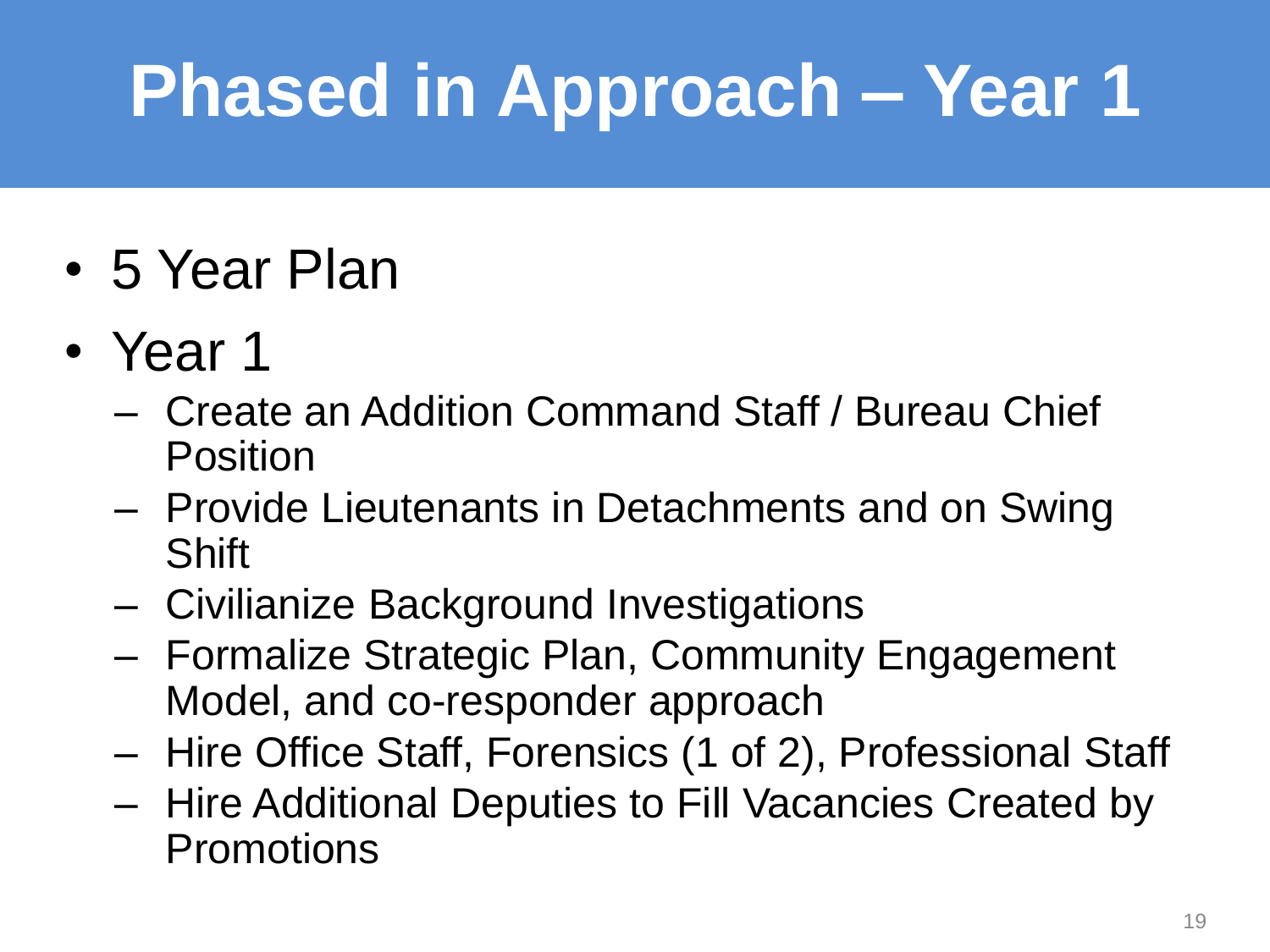## **Phased in Approach – Year 2**

#### • Year 2

- Hire Forensics (2 of 2)
- Hire Deputies (new and replacement for attrition)
- Evaluate crime trends and community engagement
- Begin Co-Responder Hiring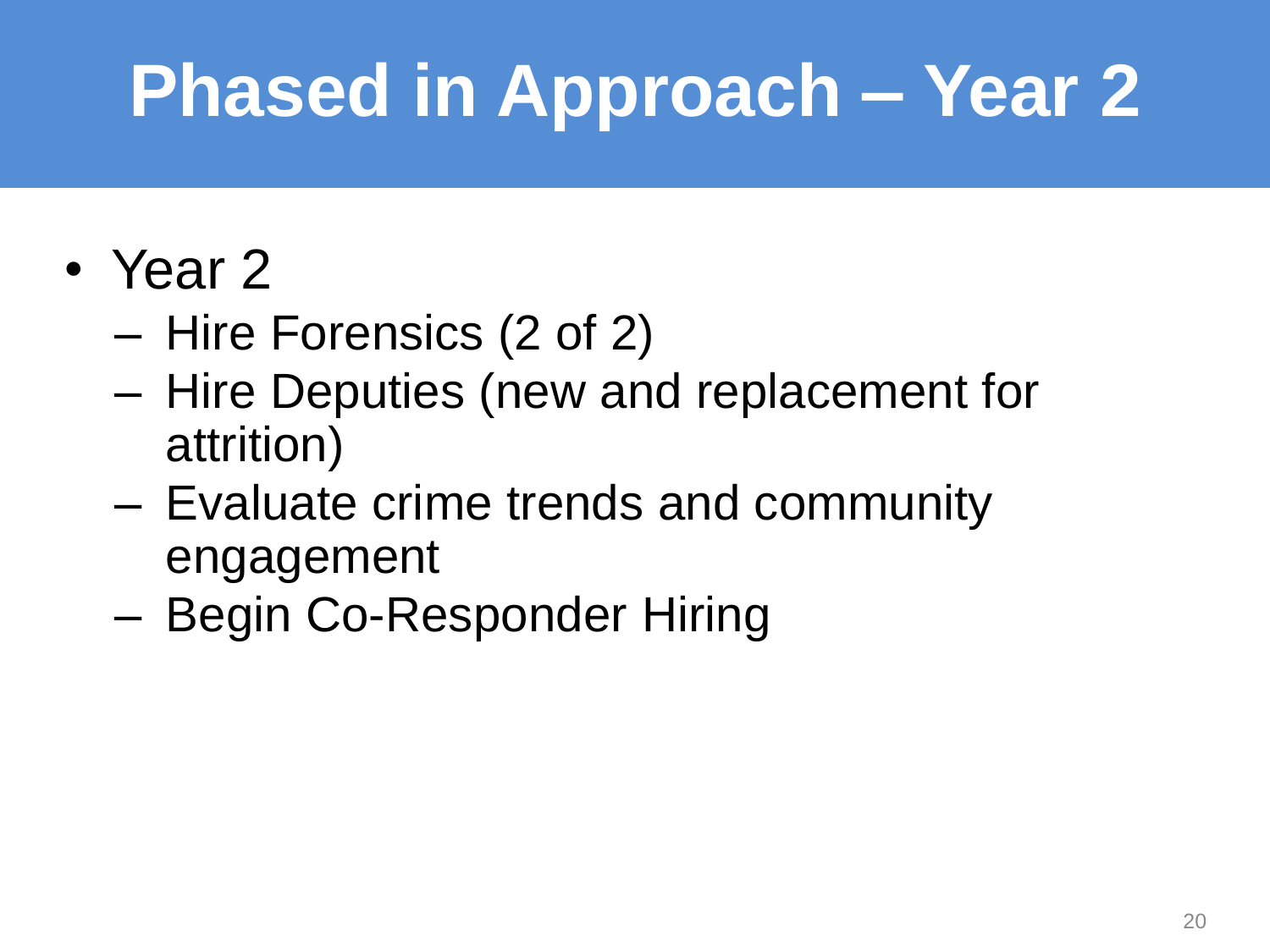## **Phased in Approach - Year 3-5**

- Year 3-5
	- Hire Deputies (new and replacement for attrition)
	- Add Sergeants Positions
	- Continue Co-Responder Hiring
	- Evaluate Crime Trends and Community Engagement
	- Evaluate Changes in Community and Response Needs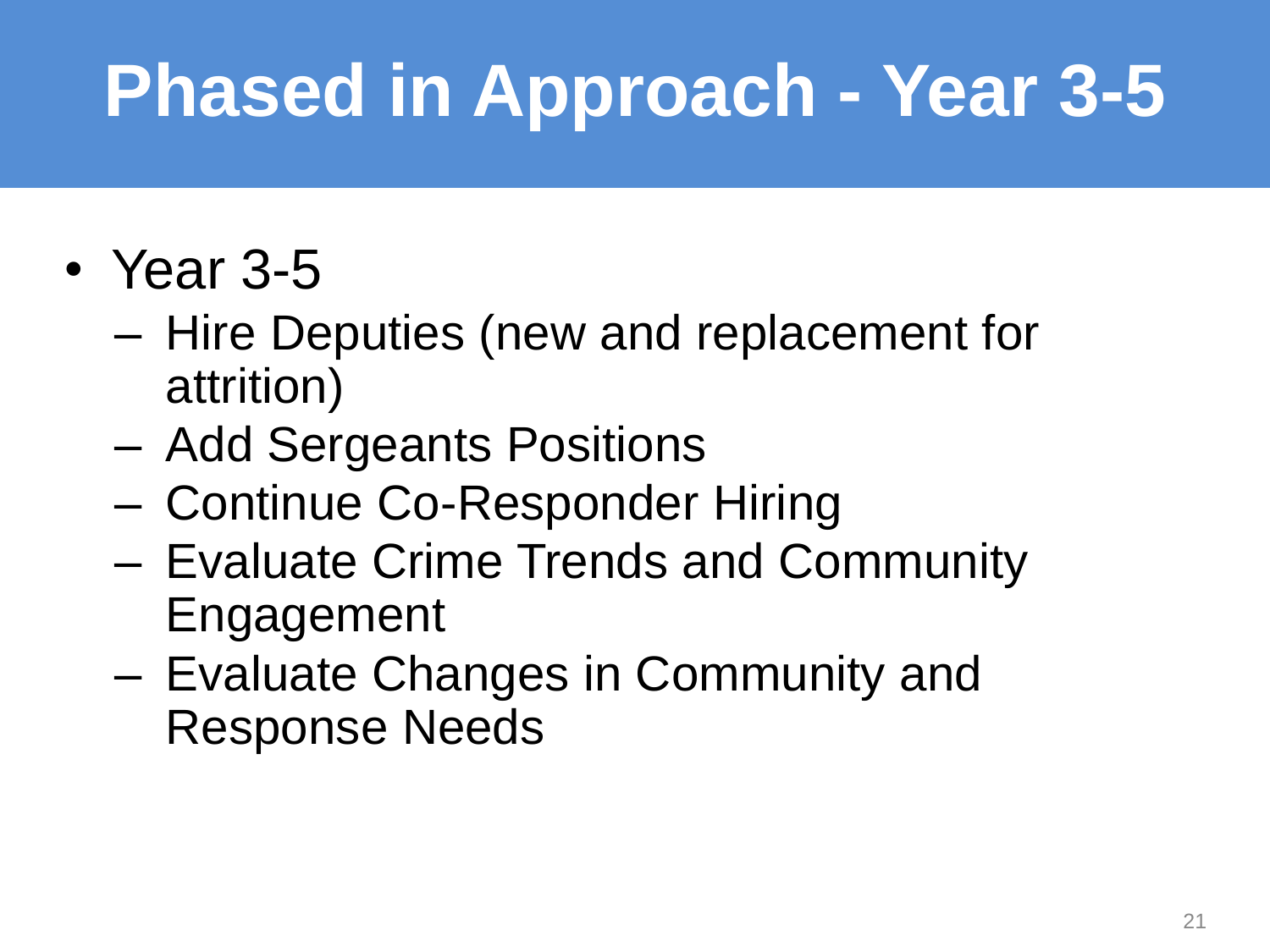# **Funding Strategies**

- Phased in approach
- 1/10 of 1% for co-responders
- Law and Justice funds
- Levy
- Grants (state/federal)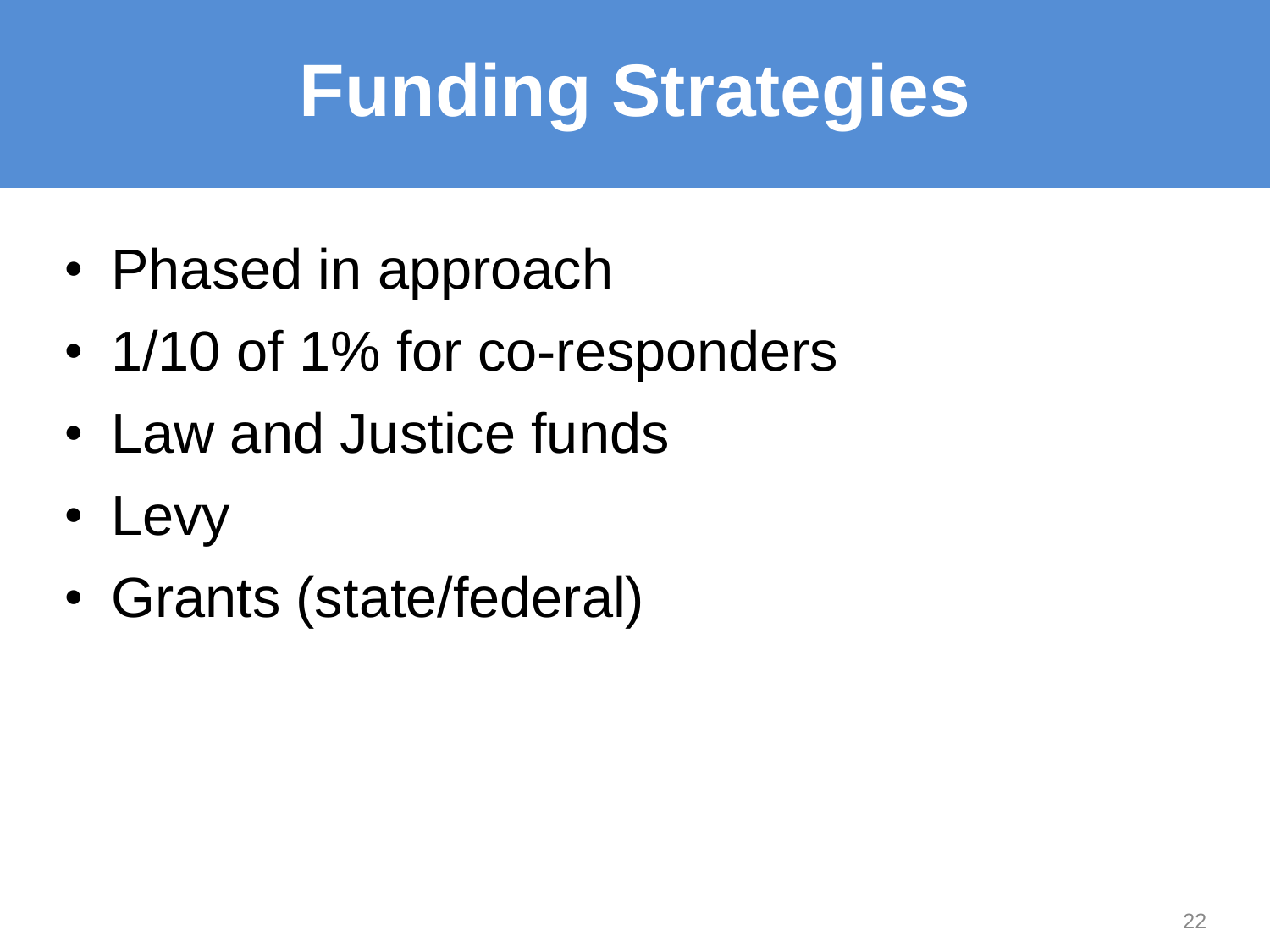## **Next Steps**



- Consider scheduling further conversation with Council at Public Safety Committee meeting
	- Sheriff will submit the phasedin numbers in the 2017 budget supplemental
- Sheriff will work to develop an enhanced strategic plan
- Finalize the evaluation of the Criminal Investigative Division